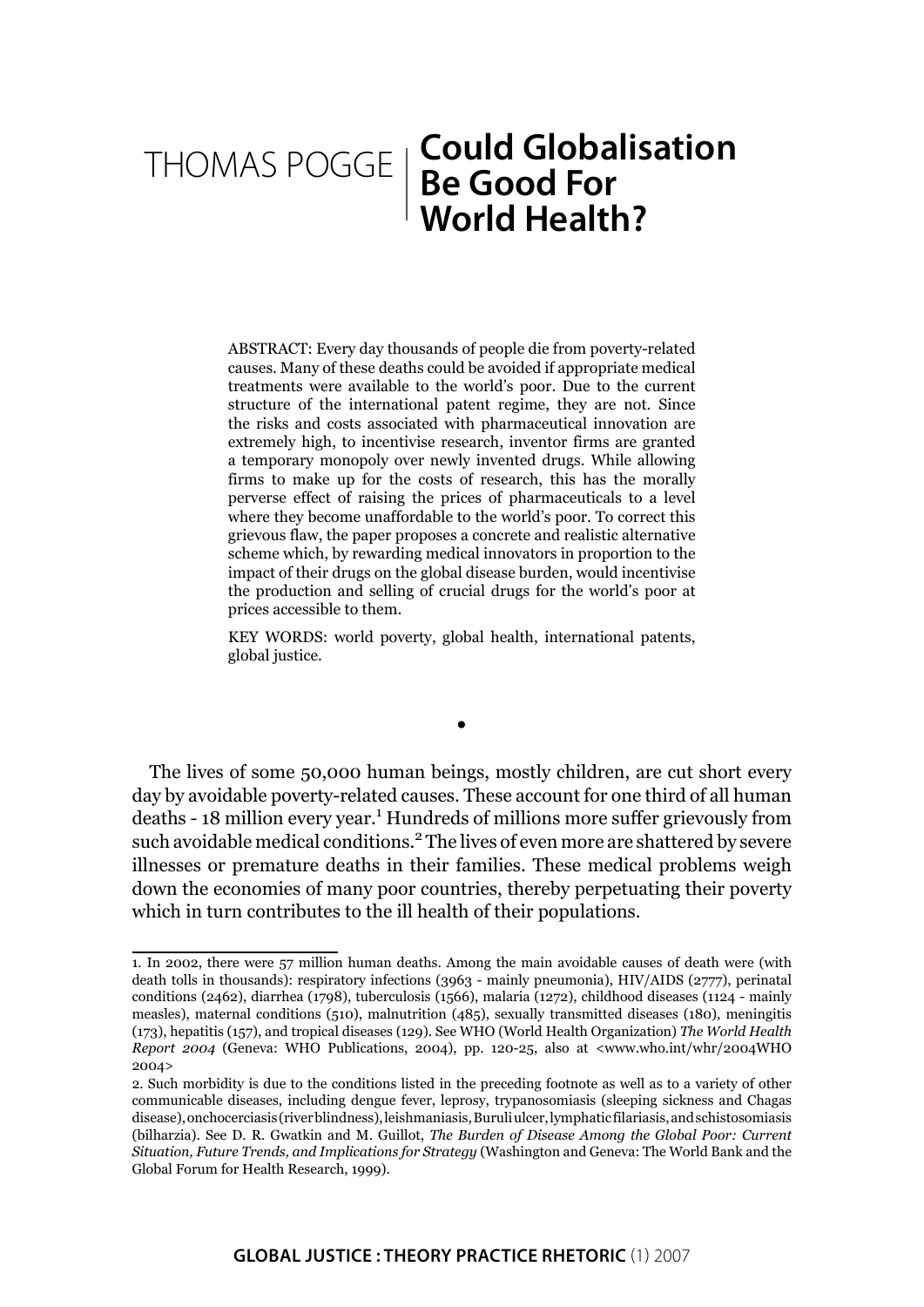## Thomas Pogge

This huge incidence of mortality and morbidity is not randomly distributed. For a variety of social reasons, females are significantly overrepresented among those suffering severe ill health.<sup>3</sup> Being especially vulnerable and helpless, children under 5 are also overrepresented, accounting for nearly 60 percent of the death toll.<sup>4</sup> But the most significant causal determinant is poverty: Nearly all the avoidable mortality and morbidity occurs in the poor countries<sup>5</sup> and especially among their poorer inhabitants, who lack access to the things that help the rest of us ward off ill health - including adequate nutrition, safe drinking water, improved sanitation, essential medicines, adequate clothing and shelter, and mosquito nets in malaria infested regions.<sup>6</sup>

These huge mortality and morbidity rates can be dramatically reduced by reforming the way we encourage and reward the development of new medical treatments - preventive (like vaccines) or remedial. I will sketch a concrete, feasible, and politically realistic reform plan that would give medical innovators stable and reliable financial incentives to address the medical conditions of the poor. If adopted, this plan would not add much to the overall cost of global health care spending. In fact, on any plausible accounting, which would take note of the huge economic losses caused by the present global disease burden, the reform would actually save money. Moreover, it would distribute the cost of global health care spending more fairly across countries, across generations, and between those lucky enough to enjoy good health and the unlucky ones suffering from serious medical conditions.

The decision about whether and how to implement such a plan obviously rests with national parliaments and international organizations such as the World Trade Organization (WTO) and the World Health Organization (WHO). But these decision makers could benefit from an exploration of the more promising reform options together with a full assessment of their comparative advantages and disadvantages, resulting in a specific reform recommendation.

The existing rules for incentivizing pharmaceutical research are morally deeply problematic. Long recognized among international health experts, this fact has come to be more widely understood in the wake of the AIDS crisis, especially in Africa, where the vital needs of poor patients are pitted against the

•

<sup>3.</sup> UNDP (United Nations Development Programme), *Human Development Report 2003* (New York: Oxford University Press, 2003), pp.310-30, also at <www.undp.org/hdr2003>; UNIFEM (United Nations Development Fund for Women) 'Eradicating Women's Poverty' (2001), <www.unifem.undp.org/ec\_pov. htm>; UNRISD (United Nations Research Institute for Social Development), *Gender Equality: Striving for Justice in an Unequal World* (Geneva: UNRISD/UN Publications, 2005), also at <www.unrisd.org>

<sup>4.</sup> UNICEF (United Nations Children's Fund), *The State of the World's Children 2005* (New York: UNICEF, 2005), also at <www.unicef.org/sowc05/english>

<sup>5.</sup> WHO (2004), pp. 120-25.

<sup>6.</sup> Official statistics report that, among the global poor, 850 million are undernourished, 1037 million lack access to safe water, and 2600 million lack access to improved sanitation, UNDP, *Human Development Report 2005*, (New York: UNDP, 2005), pp. 24, 44, also at <hdr.undp.org/reports/global/2005>; about 2000 million lack access to essential drugs, <www.fic.nih.gov/about/summary.html>; some 1000 million have no adequate shelter, and 2000 million no electricity, UNDP, *Human Development Report 1998* (New York: Oxford University Press, 1998), p. 49.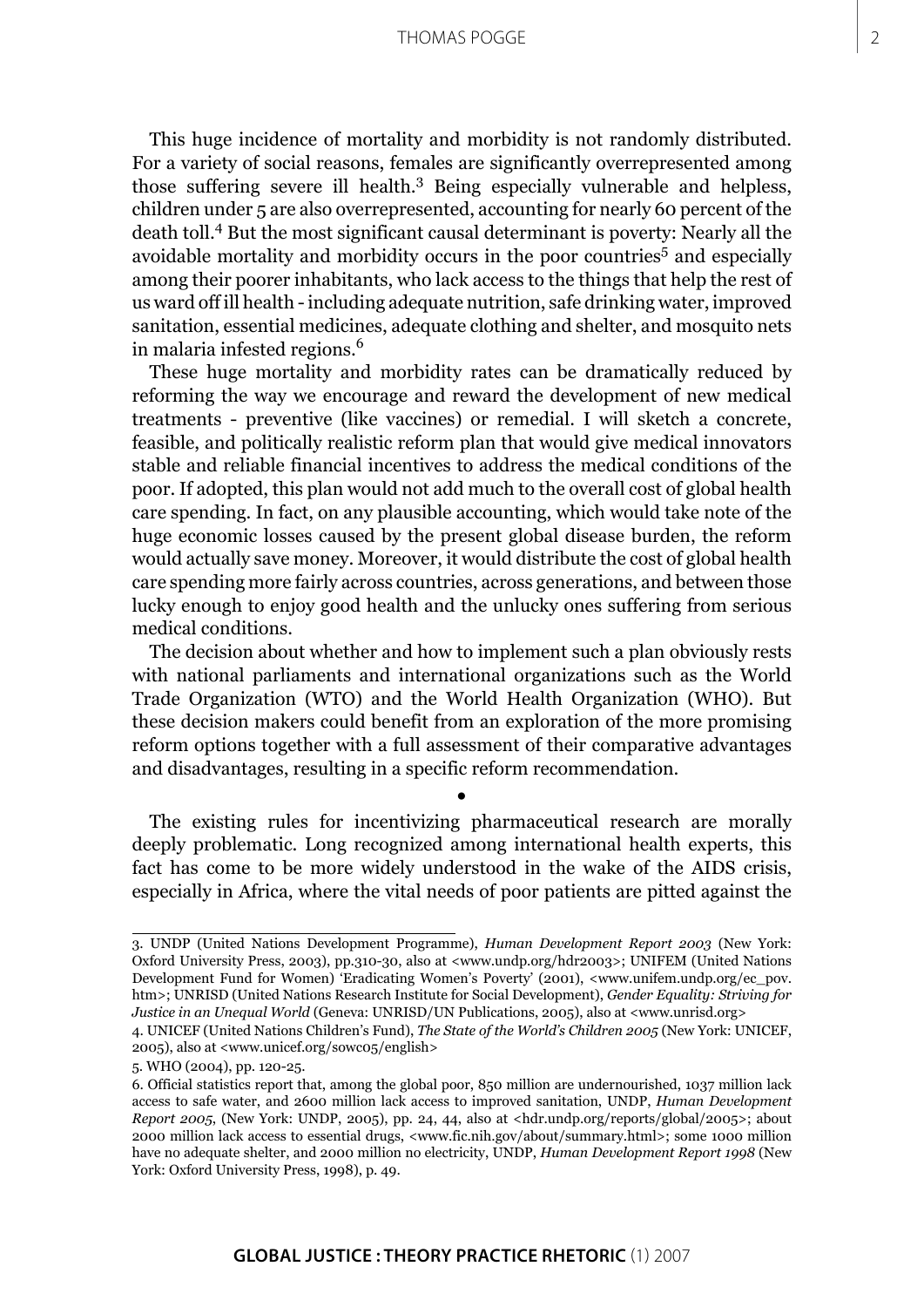need of pharmaceutical companies to recoup their research and development investments.<sup>7</sup> Still, this wider recognition does not easily translate into political reform. Some believe (like Churchill about democracy) that the present regime is the lesser evil in comparison to its feasible alternatives. Others, more friendly to reform, disagree about what the flaws of the present system are exactly and have put forward a wide range of alternative reform ideas.

What is needed now is a concrete and specific reform plan that is fully informed by the relevant facts and insights from science, statistics, medicine, economics, law, and (moral and political) philosophy. This plan must be fully worked out to the point where it is ready for implementation and can serve as a clear focal point for advocacy, media discussions and for the general public. To have a chance for implementation, the plan must be politically feasible and realistic. To be *feasible* it must, once implemented, generate its own support from governments, pharmaceutical companies, and the general public (taking these three key constituencies as they would be under the reformed regime). To be *realistic*, the plan must possess moral and prudential appeal for governments, pharmaceutical companies, and the general public (taking these three constituencies as they are now, under the existing regime). A reform plan that is not incentive-compatible in these two ways is destined to remain a philosopher's pipe dream.

Bringing new, safe and effective life-saving medications to market is hugely expensive, as inventor firms must pay for the research and development of new drugs as well as for elaborate testing and the subsequent approval process.<sup>8</sup> In addition, newly developed medical treatments often turn out to be unsafe or not effective enough, to have bad side effects, or fail to win government approval for some other reason, which may lead to the loss of the entire investment.

Given such large investment costs and risks, very little innovative pharmaceutical research would take place in a free market system. The reason is that an innovator would bear the full cost of its failures, but would be unable to profit from its successes because competitors would copy or retro-engineer its invention (effectively free-riding on its effort) and then drive down the price close to the marginal cost of production. This is a classic instance of market failure leading to a collectively irrational (Pareto-suboptimal) outcome in which medical innovation is undersupplied by the market.

The classic solution, also prescribed by the TRIPs (Agreement on Trade Related Aspects of Intellectual Property Rights) regime - adopted under WTO auspices in the Uruguay Round - corrects this market failure through patent rules that grant inventor firms temporary monopolies on their inventions, typically for 20 years from the time of filing a patent application. With competitors barred from

<sup>7.</sup> D. Barnard 'In the High Court of South Africa, Case No. 4138/98: The Global Politics of Access to Low-Cost AIDS Drugs in Poor Countries', *Kennedy Institute of Ethics Journal* 12/2, (2002), 159-74.

<sup>8.</sup> This point may be controversial to some extent. It has been asserted that pharmaceutical companies wildly overstate their financial and intellectual contributions to drug development and that most basic research is funded by governments and universities and then made available to the pharmaceutical industry for free. See M. Angell, *The Truth about the Drug Companies: How They Deceive Us and What to Do About It* (New York: Random House, 2004); Consumer Project on Technology <www.cptech.org/ip/health/econ/rndcosts.html>; UNDP, *Human Development Report 2001* (New York: Oxford University Press, 2001), ch. 5, also at <www.undp.org/hdr2001>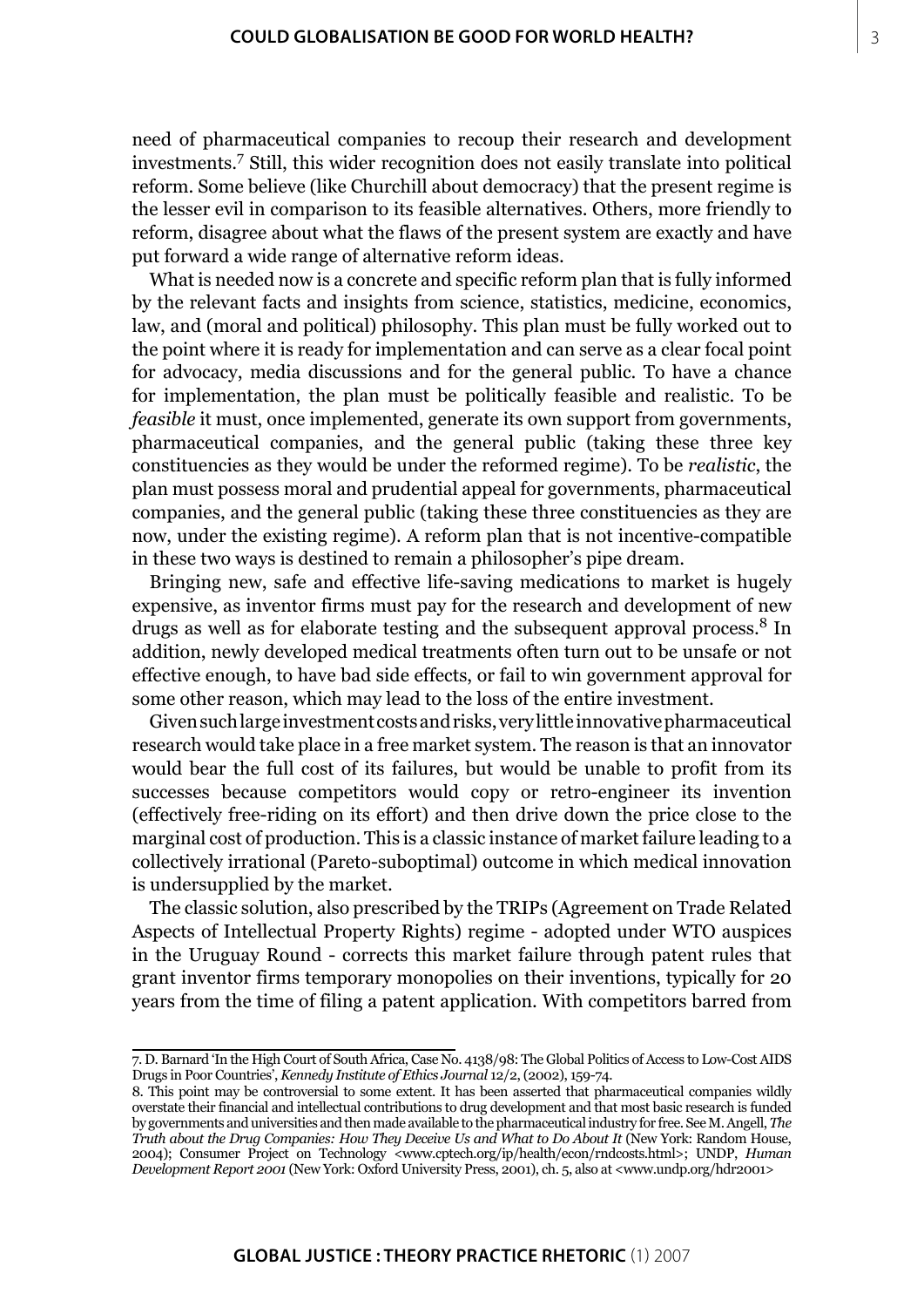## Thomas Pogge

copying and selling any newly invented drug during this period, the inventor firm (or its licensees) can sell it at the profit-maximizing monopoly price typically very far above - as in 400 times greater than - its marginal cost of production. In this way, the inventor firm can recoup its research and overhead expenses plus some of the cost of its other research efforts that failed to bear fruit.

This solution corrects one market failure (undersupply of medical innovation), but its monopoly feature creates another. During the patent's duration, the profitmaximizing sale price of the new medicine will be far above its marginal cost of production. This large differential is socially harmful by causing a 'deadweight loss'. It precludes mutually beneficial sales to potential buyers who are willing and able to pay more than the cost of production, but not the much higher monopoly price. If modified rules could facilitate these potential transactions, then many patients would benefit - and so would the drug companies as they would book additional profitable sales and typically also, through economies of scale, reduce their marginal cost of production. Such a reform would not merely avoid a sizable economic loss for the national and global economies. It would also avoid countless premature deaths and much severe suffering worldwide which the present patent regime engenders by blocking mutually advantageous sales of essential medicines.

There are two basic reform strategies for avoiding this second market failure associated with monopoly pricing powers: differential-pricing and public-good strategies. The differential-pricing strategy comes in different variants. One would have inventor firms themselves offer their proprietary drugs to different customers at different prices, thereby realizing a large profit margin from sales to the more affluent without renouncing sales to poorer buyers at a lower margin. Another variant is the right of governments, recognized under TRIPs rules, to issue compulsory licenses for inventions that are urgently needed in a public emergency. Exercising this right, a government can force down the price of a patented invention by compelling the patent holder to license it to other producers for a set percentage (typically below 10 percent) of the latter's sales revenues. It is often suggested that poor countries should assert their compulsory licensing rights to cope with their public health crises and with the AIDS pandemic in particular.

Differential-pricing solutions are generally unworkable unless the different categories of buyers can be prevented from knowing about, or from trading with, one another. In the real world, if the drug were sold at a lower price to some, then many buyers who would otherwise be willing and able to pay the higher price, would find a way to buy at the lower price. Selling expensive drugs more cheaply in poor countries, for example, would create strong incentives to divert (e.g. smuggle) this drug back into the more affluent countries, leading to relative losses in the latter markets that outweigh the gains in the former. Anticipating such net losses through diversion, inventor firms typically do not themselves try to overcome the second market failure through differential pricing, resist pressures to do so, and fight attempts to impose compulsory licensing upon them. As a result, differential pricing has not gained much of a foothold, and many poor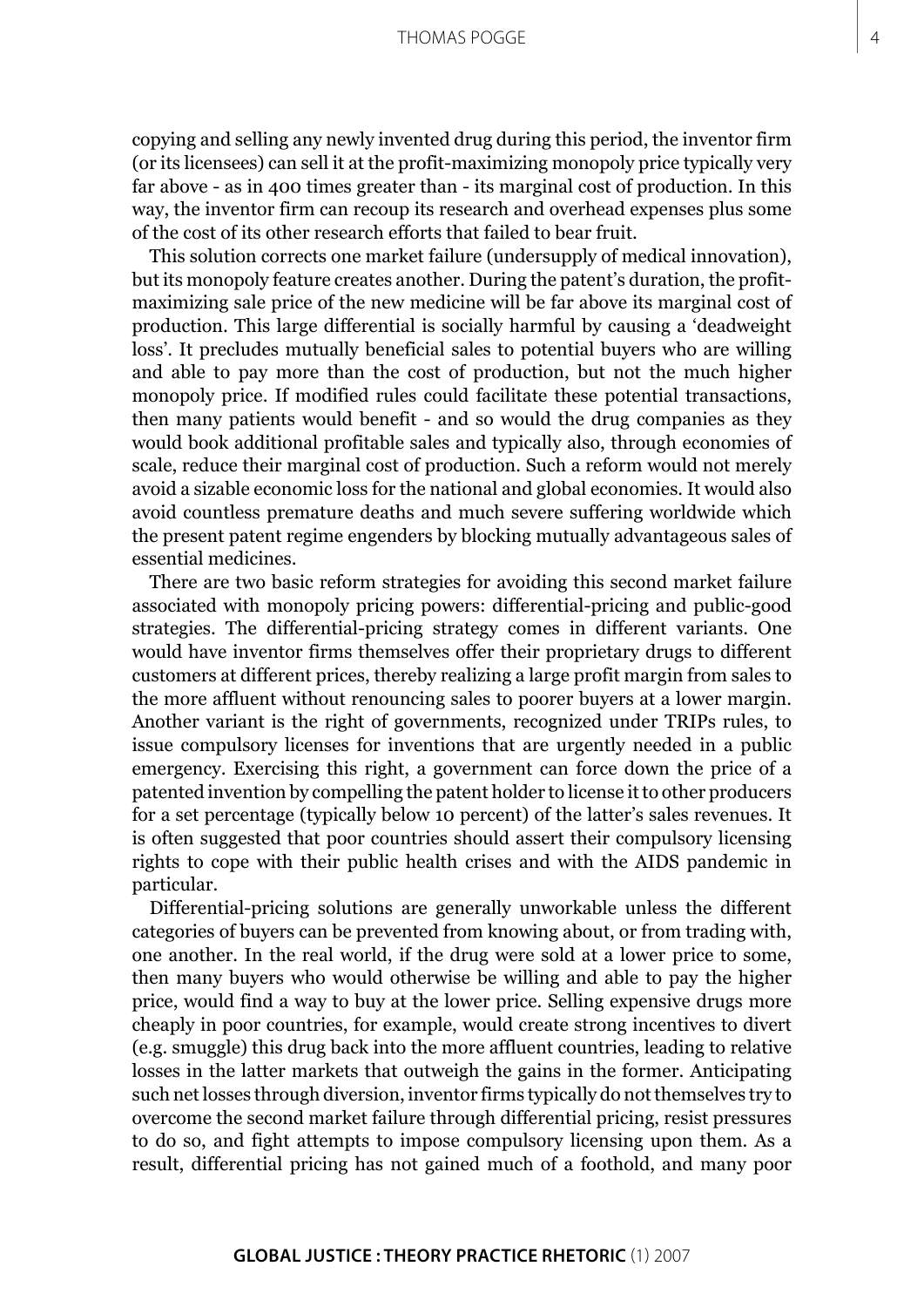patients who would be willing and able to purchase the drug at a price well above the marginal cost of production are excluded from this drug because they cannot afford the much higher monopoly price.<sup>9</sup> While such exclusion may be acceptable for other categories of intellectual property (software, films, and music), it is morally highly problematic in the case of essential medicines.

To be sure, insofar as a government does succeed, against heavy pressure from pharmaceutical companies and often their governments, in exercising its right to issue compulsory licenses, any net losses due to diversion are simply forced upon the patent holders. But such compulsory licensing, especially if it becomes more common, brings back the first market failure of undersupply. Pharmaceutical companies will tend to spend less on the quest for essential drugs when the uncertainty of success is compounded by the additional unpredictability of whether, and to what extent, they will be allowed to recoup their investments through undisturbed use of their monopoly pricing powers.

In light of these serious problems, I doubt that the differential-pricing strategy can yield a plan for reform that would constitute a substantial improvement over the present regime. So I am proceeding, for now, on the assumption that an exploration of the *public-good strategy* is more promising, that is, more likely to lead to the formulation of a reform plan that would avoid the main defects of the present monopoly-patent regime while preserving most of its important benefits. The great difficulty to be overcome lies in devising the best possible reform plan within this much larger domain of the public-good strategy.

We may think of such a reform plan as consisting of three components. First, the results of any successful effort to develop (research, test, and obtain regulatory approval for) a new essential drug are to be provided as a public good that all pharmaceutical companies may use free of charge. This reform would eliminate the second market failure (associated with monopoly pricing powers) by allowing competition to bring the prices of new essential drugs down close to their marginal cost of production. Implemented in only one or a few countries, this reform would engender problems like those we have found associated with differential-pricing solutions. Cheaper drugs produced in countries where drug development is treated as a public good, would seep back into countries adhering to the monopoly-patent regime, undermining research incentives in the latter. The reform should therefore be global in scope, just like the rules of the current TRIPs regime are. The first reform component then, is that results of successful efforts to develop new essential drugs are to be provided as public goods that all pharmaceutical companies anywhere may use free of charge.

Implemented in isolation, this first reform component would destroy incentives for pharmaceutical research. This effect is avoided by the second component which is that, similar to the current regime, inventor firms should be entitled to take out a multi-year patent on any essential medicines they invent, but, during the life of the patent, should be rewarded, out of public funds, in proportion to the

<sup>9.</sup> P. Kanavos, J. Costa-i-Font, S. Merkur, and M. Gemmill, 'The Economic Impact of Pharmaceutical Parallel Trade in European Union Member States', (2004), LSE Working Paper, <www.lse.ac.uk/collections/LSEHealthAndSocialCare/pdf/ Workingpapers/Paper.pdf>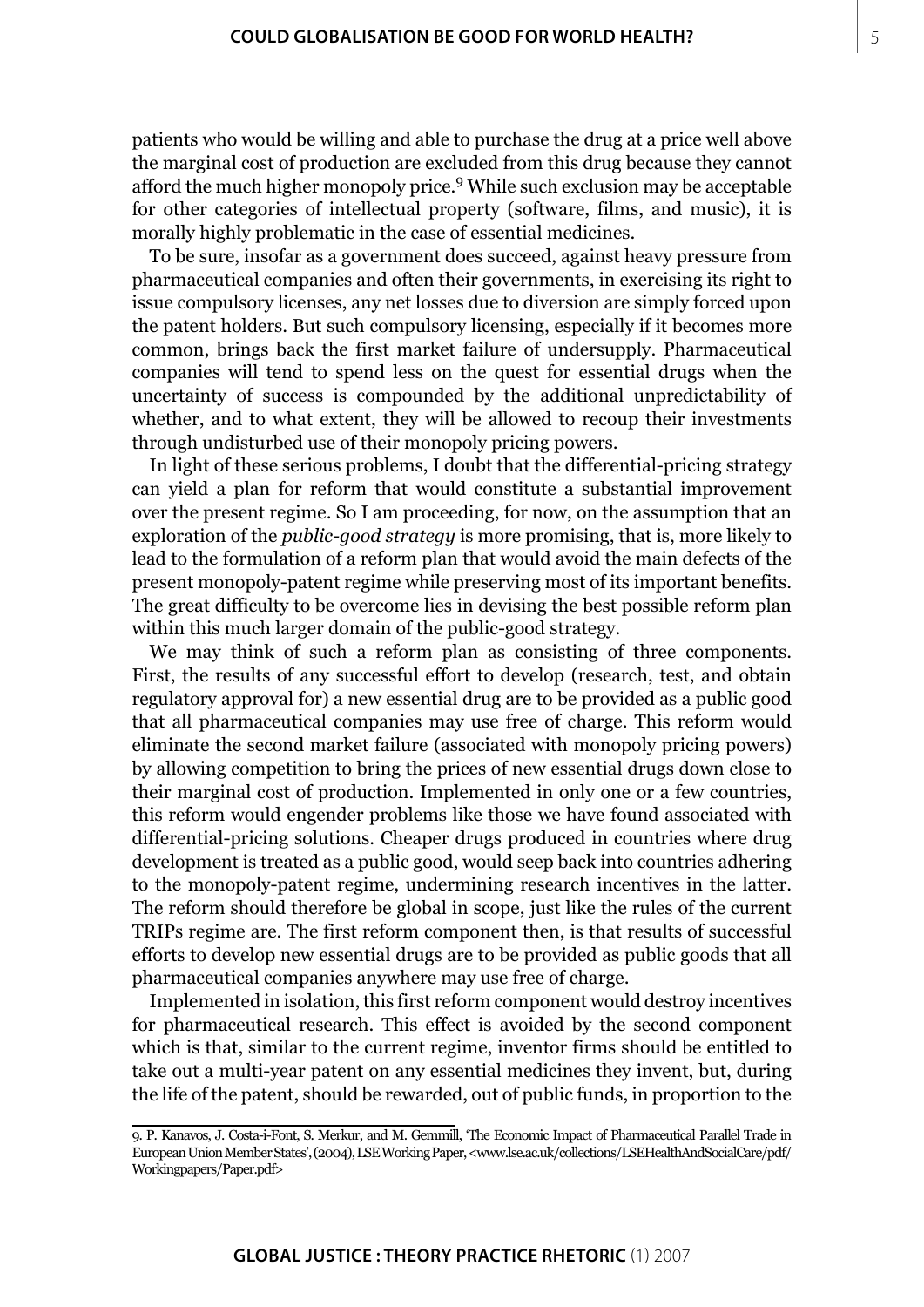impact of their invention on the global disease burden. This reform component would reorient the incentives of such firms in highly desirable ways. Any inventor firm would have incentives to sell its innovative treatments cheaply (often even below their marginal cost of production) in order to help get its drugs to even very poor people who need them. Such a firm would have incentives to prioritize prevention over treatment (the conventional patent system has the opposite effect, with new treatments offering much greater profit opportunities than new vaccines). It would have incentives also to ensure that patients are fully instructed in the proper use of its drugs (dosage, compliance, etc.), so that, through wide and effective deployment, they have as great an impact on the global disease burden as possible.<sup>10</sup> Rather than ignore poor countries as unlucrative markets, inventor firms would have incentives to work together toward improving the health systems of these countries in order to enhance the impact of their inventions there. In addition, any inventor firm would have reason to encourage and support efforts by cheap generic producers (well-established in India, Brazil and South Africa, for example) to copy its drugs, because such copying would further increase the number of users and hence the invention's favorable impact on the global disease burden. In all these ways, the reform would align and harmonize the interests of inventor firms with those of patients and the generic drug producers - interests that, under the current regime, are diametrically opposed.<sup>11</sup> The reform would also align the moral and prudential interests of the inventor firms who, under the present regime, are forced to choose between recouping their investments in the search for essential drugs or preventing avoidable suffering and deaths.

This second component of a plausible public-good strategy realizes yet another tremendous advantage over the *status quo*. Under the current regime, inventor firms have incentives to try to develop a new medical treatment only if the expected value of the temporary monopoly pricing power they might gain, discounted by the probability of failure, is greater than the full development and patenting costs. They have no incentives, then, to try to develop any treatment that few people have a need for or that is needed by people unable to afford it at a price far above the marginal cost of production. The former category contains treatments for many so-called orphan diseases which affect only small numbers of patients. The latter category contains many diseases mainly affecting the poor, for which treatments priced far above the marginal cost of production could be sold only in small quantities. It may be acceptable that no one is developing software demanded only by a few and that no one is producing music valued only by the very poor. But it is morally problematic that few treatments are developed for rare diseases, and it is extremely problematic, morally, that so few treatments are developed for medical conditions that cause most of the premature deaths and

<sup>10.</sup> The absence of such incentives under the present rules gravely undermines the effectiveness even of donated drugs delivered into poor regions, UNDP (2001), p. 101.

<sup>11.</sup> This opposition was displayed most dramatically when a coalition of 31 pharmaceutical companies went to court in South Africa in order to prevent their inventions from being reproduced by local generic producers and sold cheaply to desperate patients whose life depended on such affordable access to these retroviral drugs. In April 2001, the attempted law suit collapsed under a barrage of worldwide public criticism, Barnard (2002).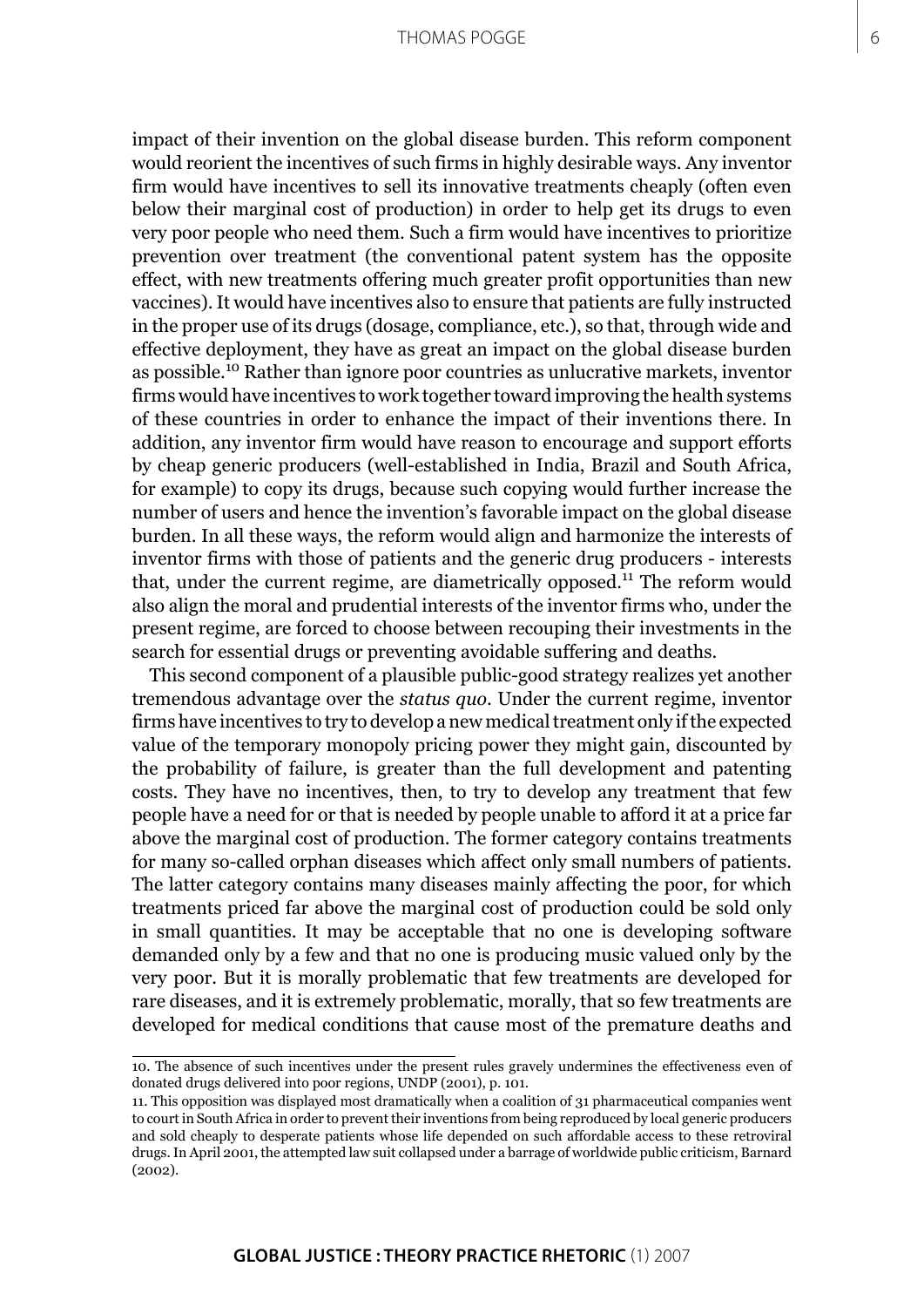suffering in the world today. Even if common talk of the  $10/90$  gap<sup>12</sup> is now an overstatement, the problem is certainly real: malaria, pneumonia, diarrhea, and tuberculosis, which together account for 21 percent of the global disease burden, receive 0.31 percent of all public and private funds devoted to health research<sup>13</sup>. And diseases confined to the tropics tend to be the most neglected. Of the 1393 new drugs approved between 1975 and 1999, only 13 were specifically indicated for tropical diseases and, of these 13, five were byproducts of veterinary research and two had been commissioned by the military.<sup>14</sup>

Rewarding pharmaceutical research in proportion to its impact on the global disease burden would attract inventor firms toward medical conditions whose adverse effects on humankind can be reduced most cost-effectively. This reorientation would greatly mitigate the problem of neglected diseases that overwhelmingly affect the poor. And it would provide new profitable research opportunities for pharmaceutical companies.

One may worry that the second component of the reform would also *reduce* incentives to develop treatments for medical conditions that, though they add little to the global disease burden (on any plausible conception thereof), affluent patients are willing to pay a lot to avoid. This worry can be addressed, at least in part, by limiting the application of the reform plan to *essential* drugs, that is, to medicines for diseases that destroy human lives. Drugs for other medical conditions, such as hair loss, acne, and impotence, for example, can remain under the existing regime with no loss in incentives or rewards.

Incorporating this distinction between essential and non-essential drugs into the reform plan raises the specter of political battles over how this distinction is to be defined and of legal battles over how some particular invention should be classified. These dangers could be averted by allowing inventor firms to classify their inventions as they wish, and then designing the rewards in such a way that these firms will themselves choose to register under the reform rules any inventions that stand to make a substantial difference to the global disease burden. Such freedom of choice would also greatly facilitate a smooth and rapid phasing-in of the new rules, as there would be no disappointment of the legitimate expectations of firms that have undertaken research for the sake of gaining a conventional patent. The reform plan should be *attractive* for pharmaceutical companies by winning them new lucrative opportunities for research into currently neglected diseases without significant losses in the lucrative research opportunities they now enjoy - and by restoring their moral stature as benefactors of humankind.

This second reform component requires a way of funding the planned incentives

<sup>12. &#</sup>x27;Only 10 percent of global health research is devoted to conditions that account for 90 percent of the global disease burden', DNDWG (Drugs for Neglected Diseases Working Group) *Fatal Imbalance: The Crisis in Research and Development for Drugs for Neglected Diseases* (Geneva: MSF and DNDWG, 2001), p. 10, also at <www.msf.org/source/access/2001/fatal/fatal.pdf>; cf. GFHR (Global Forum for Health Research), *The 10/90 Report on Health Research 2003-2004* (Geneva: GFHR, 2004), also at <www.globalforumhealth. org>. This imbalance may have been reduced, notably through spending by the Gates Foundation. 13. GFHR (2004), p. 122.

<sup>14.</sup> Trouiller et al., 'Drugs for Neglected Diseases: A Failure of the Market and a Public Health Failure?', *Tropical Medicine and International Health* 6/11 (2001), 945-51, p.11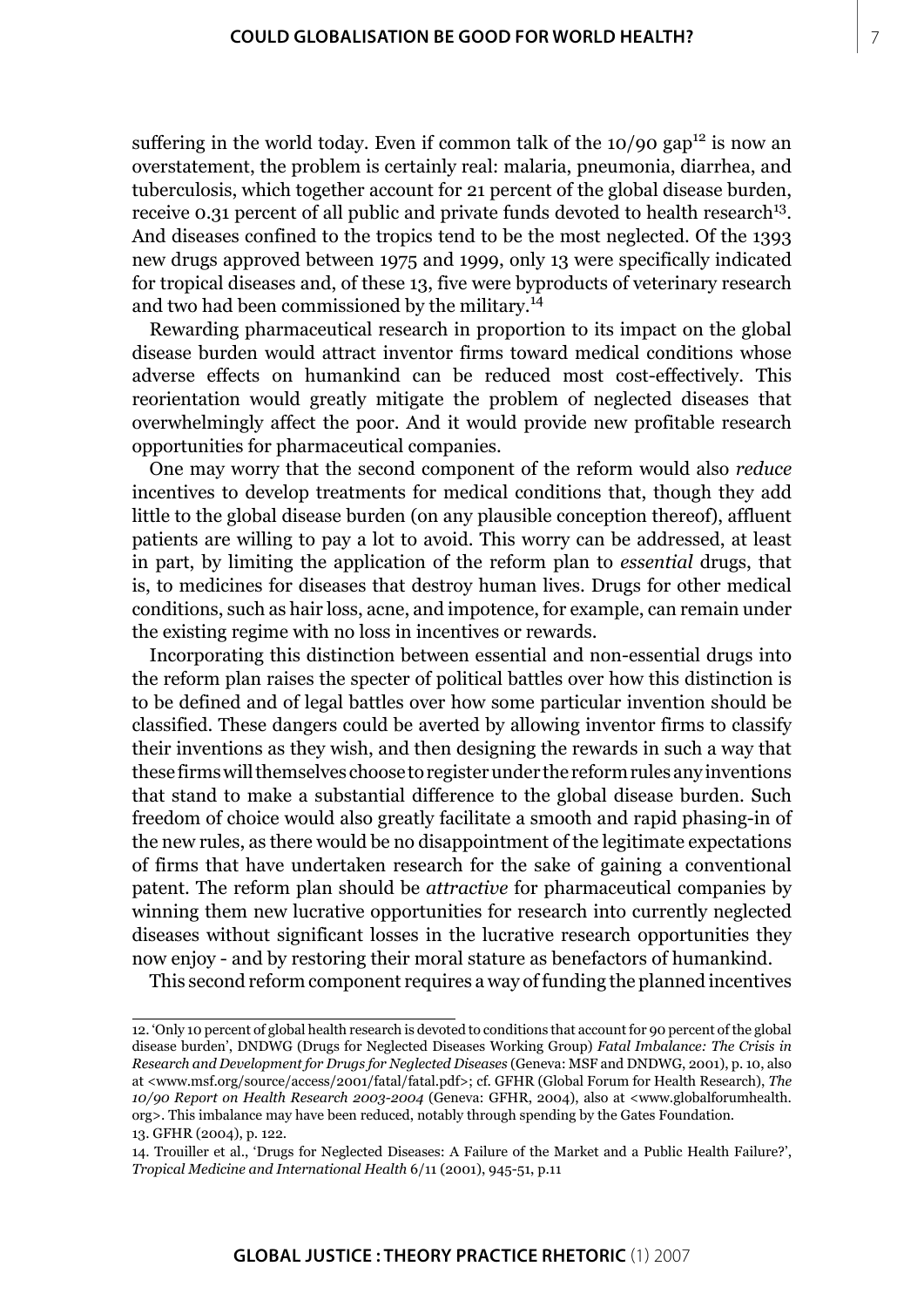## Thomas Pogge

for developing new essential medicines, which might cost some \$45-90 billion annually on a global scale. (A more precise estimate is impossible because the cost each year would depend on how successful innovative treatments would be in reducing the global disease burden.<sup>15</sup> The reform would cost billions of dollars only if and insofar as it would save millions of lives). The third component of the reform plan is then to develop a fair, feasible and politically realistic allocation of these costs, as well as compelling arguments in support of this allocation.

While the general approach as outlined may seem plausible enough, the great intellectual challenge is to specify it concretely in a way that shows it to be both feasible and politically realistic. Here one main task, associated with the second component, concerns the design of the planned incentives. This requires a suitable measure of the global disease burden and ways of assessing the contributions that various new medical treatments are making to its reduction. When several medicines are alternative treatments for the same disease, then the reward corresponding to their aggregate impact must be allocated among their respective inventors on the basis of each medicine's market share and effectiveness. More complex is the case (exemplified in the fight against HIV, tuberculosis and malaria) of 'drug cocktails' that combine several drugs developed by different companies. Here the reform plan must formulate clear and transparent rules for distributing the overall reward, proportional to the impact of the drug cocktail, among the inventors of the drugs it contains. And it must also include specific rules for the phase-in period so as not to discourage ongoing research efforts motivated by the existing patent rules. It is of crucial importance that all these rules be clear and transparent, lest they add to the inevitable risks and uncertainties that complicate the work of inventor firms and sometimes discourage them from important research efforts. This task requires expertise in medicine, statistics, economics, and legal regulation.

Another main task, associated with the third component, concerns the design of rules for allocating the cost of the incentives as well as the formulation of good arguments in favor of this allocation. Effective implementation of the reform requires that much of its cost be borne by the high-income countries which, with 15.8 percent of the world's population, control 80.5 percent of the global social product. This is feasible even if these countries, after re-targeting existing subsidies to the pharmaceutical industry in accordance with the reformed rules, still had to shoulder around \$70 billion in new expenditures. This amount, after all, is only 0.22 percent of the aggregate gross national incomes of the high-income countries or \$70 for each of their residents.<sup>16</sup> To make this planned spending increase realistic,

<sup>15.</sup> My rough estimate assumes that the reformed rules would stimulate the pharmaceutical industry to spend somewhat more on research toward developing new essential drugs (especially for heretofore neglected diseases) than it is now spending on all pharmaceutical research: *cf.* GFHR (2004), p. 112. I also assume that the rewards offered under the reformed rules must not merely match, but substantially exceed these projected expenditures, because pharmaceutical companies will brave the risks and uncertainties of an expensive and protracted research effort only if its expected return substantially exceeds its cost.

<sup>16.</sup> For the aggregate gross national income (\$32,064 and \$39,834 billion) and the aggregate population (1001 and 6345 million) of the high-income countries and the whole world in 2004, see; World Bank, *World Development Report 2006* (New York: Oxford University Press, 2005), p. 293.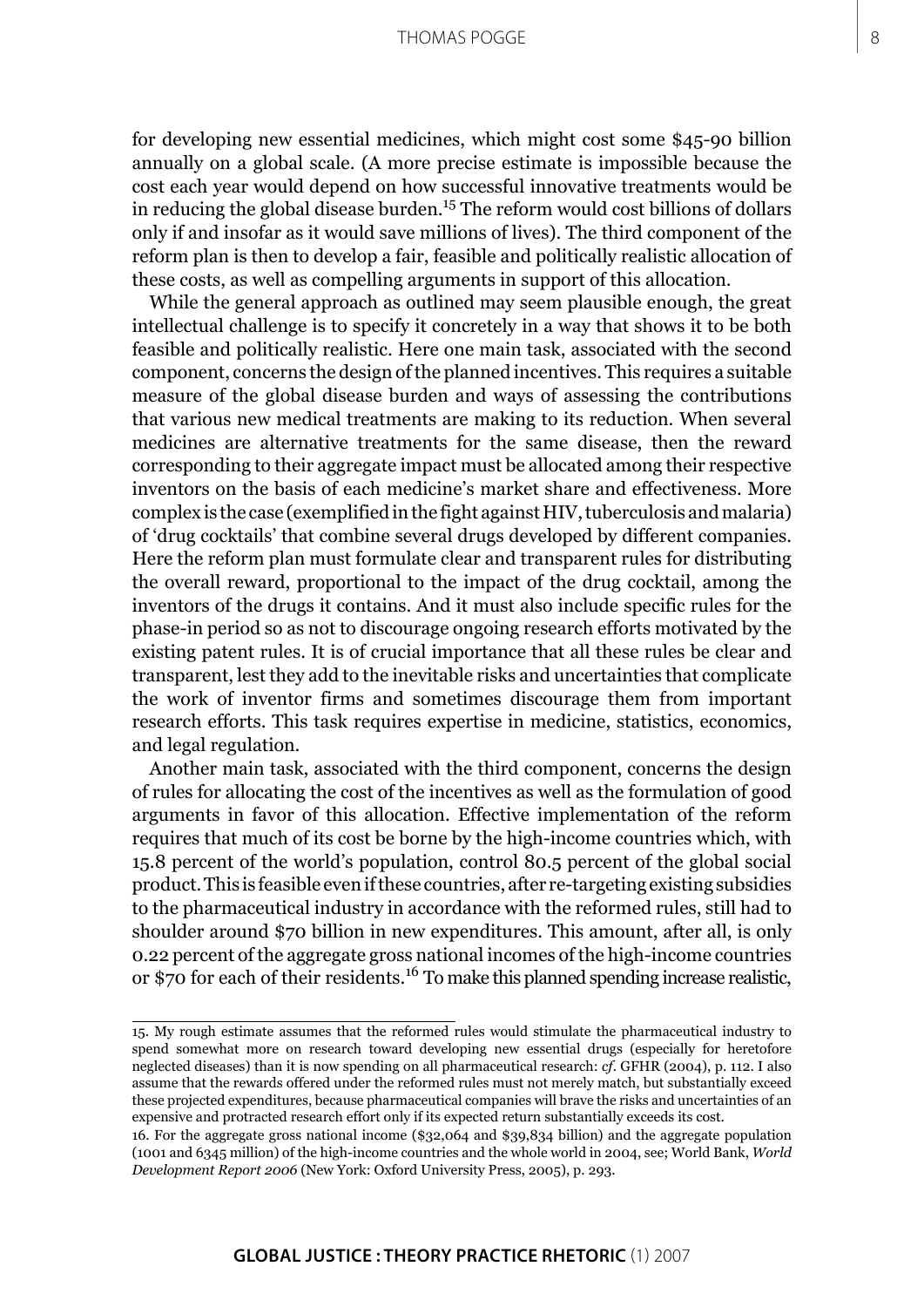the taxpayers and politicians of the high-income countries need to be given compelling reasons for supporting it.

This expense can be supported by prudential considerations. The taxpayers of the wealthier countries gain a substantial benefit for themselves in the form of lower drug prices and/or insurance premiums. To be sure, such a shifting of costs, within affluent countries, from patients to taxpayers would benefit lesshealthy citizens at the expense of healthier ones. But such a mild mitigation of the effects of luck is actually morally appealing - not least because even those fortunate persons who never, or rarely, need to take advantage of recent medical advances still benefit from pharmaceutical research which affords them the peace of mind derived from knowing that, should they ever become seriously ill, they would have access to superb medical knowledge and treatments.

A second prudential reason is that, by making pharmaceutical research sensitive to the interests also of poor populations, we are building good will in the developing world by demonstrating in a tangible way our concern for their horrendous public-health problems. This argument has a moral twin: in light of the extent of avoidable mortality and morbidity in the developing world, the case for including the interests of the poor is morally compelling.

These last twin arguments have wider application. The reform plan would not merely encourage the same sort of pharmaceutical research differently, but would also expand the range of medical conditions for which inventor firms would seek solutions. Under the current regime, these firms understandably show little interest in tropical diseases, for example, because, even if they could develop successful treatments, they would not be able to make much money from selling or licensing them. Under the alternative regime I suggest we design, inventor firms could make lots of money by developing such treatments whose potential impact on the global disease burden is enormous. Measles, malaria, and tuberculosis, each kill well over a million people per year, mostly children, and pneumonia kills more than the other three combined. New drugs could dramatically reduce the impact of these diseases.

There are three further prudential reasons. The reform would create topflight medical-research jobs in the developed countries. It would enable us to respond more effectively to public health emergencies and problems in the future by earning us more rapidly increasing medical knowledge combined with a stronger and more diversified arsenal of medical interventions. In addition, better human health around the world would reduce the threat we face from invasive diseases. The SARS outbreak and the avian flu scare illustrate the last two points. Dangerous diseases can rapidly transit from poor-country settings into cities in the industrialized world; and the current neglect of the medical needs of poor populations leaves us unprepared to deal with such problems when we are suddenly confronted with them. Bringing enormous reductions in avoidable suffering and deaths worldwide, the reform would furthermore be vastly more cost-effective, and also be vastly better received in the poor countries than similarly expensive humanitarian interventions we have undertaken in recent years and the huge, unrepayable loans our governments and their international